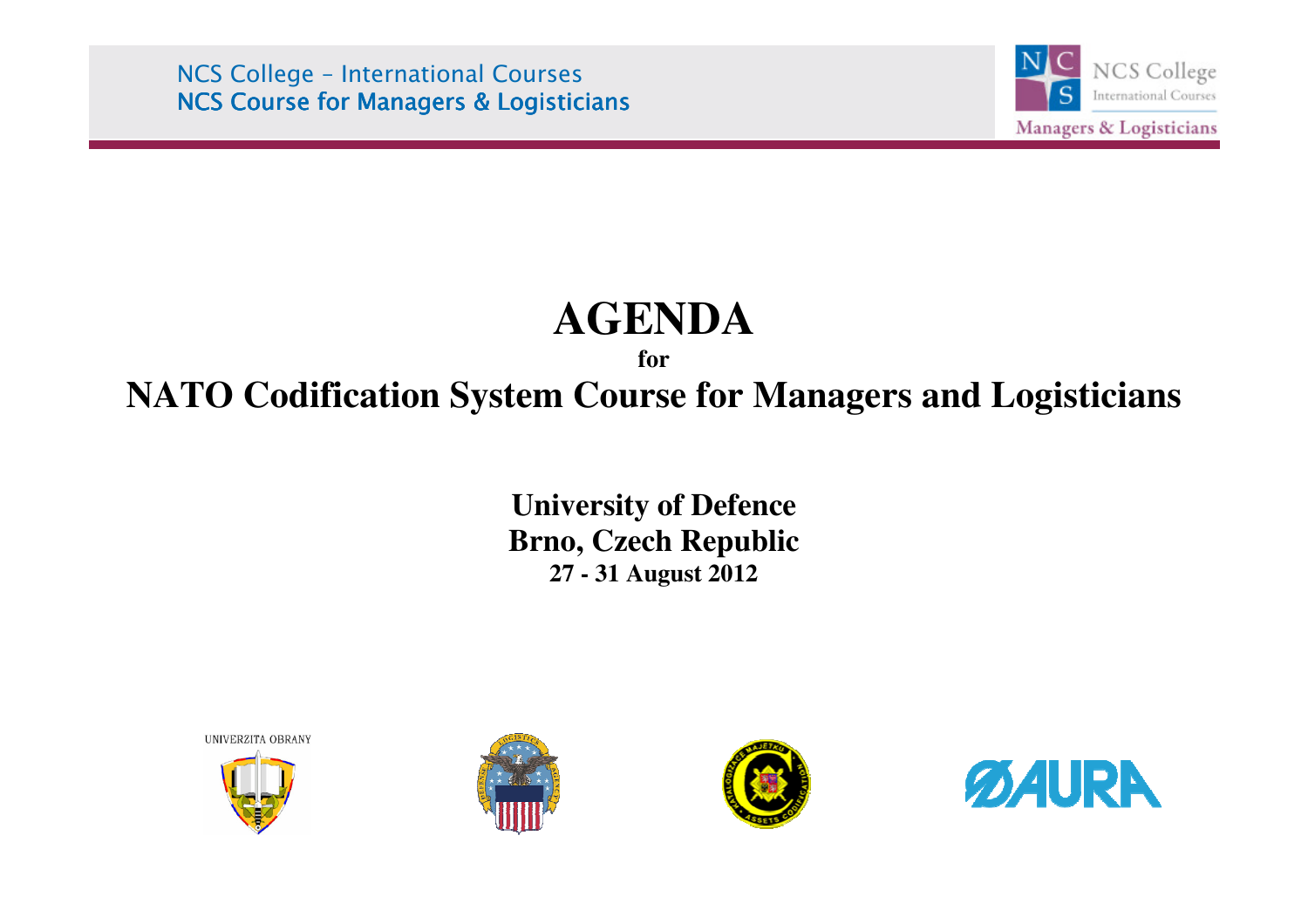| Day                  | <b>Time</b>     | Unit                                                                          | <b>Lesson/Action</b>                                                                                                                                                                                                 | <b>Lecturer</b>                                                                                                                      |  |
|----------------------|-----------------|-------------------------------------------------------------------------------|----------------------------------------------------------------------------------------------------------------------------------------------------------------------------------------------------------------------|--------------------------------------------------------------------------------------------------------------------------------------|--|
|                      |                 |                                                                               |                                                                                                                                                                                                                      |                                                                                                                                      |  |
| Monday,<br>27 August | $08:30 - 09:30$ | • Installation Briefing                                                       | <b>Opening Remarks</b><br>$\bullet$<br>Goal and Content of the Course<br>Student Administration (see AGENDA for<br>NCS Course for Managers and Logisticians)<br>How do we work<br><b>Photo Session with Students</b> | Col. Zbyšek Korecki<br>Mr. Chris Nozicka<br>Mr. Adam Pustějovský<br>Mr. Filip Engelsmann<br>Mr. Zdeněk Buřival<br>Mr. Antonín Svěrák |  |
|                      | $09:30 - 10:30$ | $\triangleleft$ UNIT 1 – NCS Overview                                         | • NCS Introduction<br>Item of Production & Item of Supply<br>Item of Supply concept<br><b>NCS Basic Principles</b><br><b>NCS Major Elements</b><br>Purpose and Benefits of the NATO<br><b>Codification System</b>    | Chairman AC/135,<br>Mr. George Bond                                                                                                  |  |
|                      | $10:30 - 11:00$ | <b>COFFEE BREAK</b>                                                           |                                                                                                                                                                                                                      |                                                                                                                                      |  |
|                      | $11:00 - 12:00$ | $\triangleleft$ UNIT 2 – Codification &<br><b>NATO Strategy</b>               | Mission, objectives<br>Benefits<br>$\bullet$                                                                                                                                                                         | Chairman AC/135,<br>Mr. George Bond                                                                                                  |  |
|                      | $12:00 - 13:30$ | <b>LUNCH</b>                                                                  |                                                                                                                                                                                                                      |                                                                                                                                      |  |
|                      | $13:30 - 14:30$ | $\triangleleft$ UNIT 2 – Codification &<br><b>NATO Strategy (cont.)</b>       | • Way-Ahead                                                                                                                                                                                                          | Chairman AC/135,<br>Mr. George Bond                                                                                                  |  |
|                      | $14:30 - 14:45$ | <b>COFFEE BREAK</b>                                                           |                                                                                                                                                                                                                      |                                                                                                                                      |  |
|                      | $14:45 - 15:45$ | ♦ Students' presentations on<br><b>National Cataloguing</b><br><b>Systems</b> |                                                                                                                                                                                                                      | <b>Students</b>                                                                                                                      |  |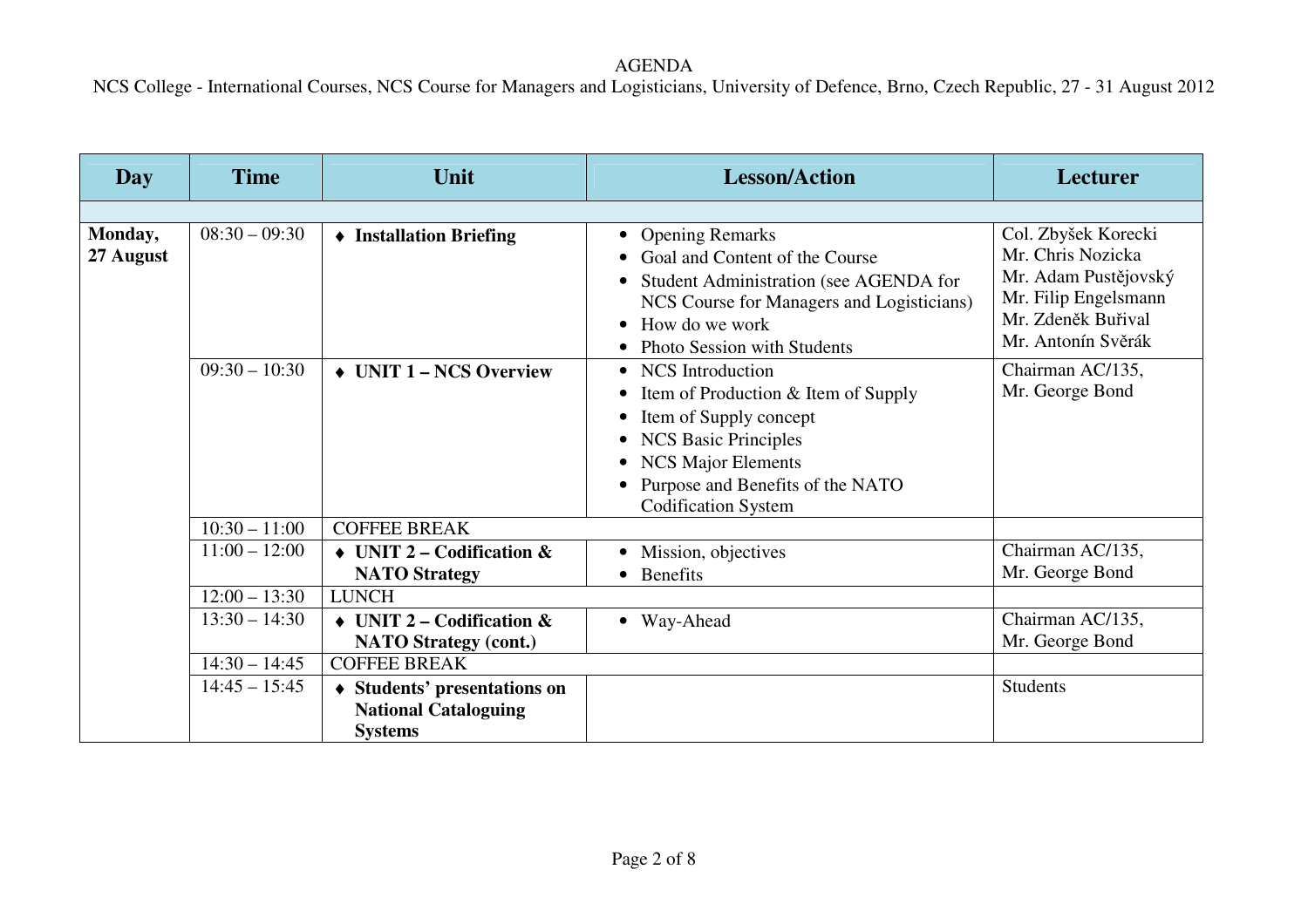| <b>Day</b> | <b>Time</b>     | Unit                                  | <b>Lesson/Action</b>                                              | Lecturer         |
|------------|-----------------|---------------------------------------|-------------------------------------------------------------------|------------------|
|            |                 |                                       |                                                                   |                  |
| Tuesday,   | $08:00 - 09:00$ | $\rightarrow$ UNIT 3 – Codification   | <b>Lesson 1</b>                                                   | Mr. Steve Arnett |
| 28 August  |                 | <b>Standards and Publications</b>     | • ACodP-1 – NATO Manual on Codification –                         |                  |
|            |                 |                                       | Overview                                                          |                  |
|            |                 |                                       | • CodSP - Codification Support Publications -<br>Content of CodSP |                  |
|            |                 |                                       | <b>Lesson 2</b>                                                   | Mr. Steve Arnett |
|            |                 |                                       | • Handbook on Aims, Organisation and                              |                  |
|            |                 |                                       | <b>Working Procedures</b>                                         |                  |
|            |                 |                                       | Brochure on the NATO Codification System                          |                  |
|            |                 |                                       | • Guide to the NATO Codification System                           |                  |
|            | $09:00 - 09:05$ | <b>BREAK</b>                          |                                                                   |                  |
|            | $09:05 - 10:05$ | $\rightarrow$ UNIT 4 – NCS            | <b>Lesson 1</b>                                                   | Mr. Steve Arnett |
|            |                 | <b>Management, National</b>           | Organizations of NCS                                              |                  |
|            |                 | <b>Responsibilities, NCS and</b>      | • Basic Policy                                                    |                  |
|            |                 | <b>Non-NATO Countries</b>             | Responsibilities of Procuring Country                             |                  |
|            |                 |                                       | Responsibilities of Producing Country                             |                  |
|            |                 |                                       | Responsibilities of Manufacturer<br>$\bullet$                     |                  |
|            | $10:05 - 10:30$ | <b>COFFEE BREAK</b>                   | <b>Outsourcing Process (Codification Agencies)</b>                |                  |
|            | $10:30 - 11:30$ | <b>UNIT 4 - NCS Management,</b>       | <b>Lesson 2</b>                                                   | Mr. Steve Arnett |
|            |                 | <b>National Responsibilities, NCS</b> | • General                                                         |                  |
|            |                 | and Non-NATO Countries                | • Sponsorship of Non-NATO Countries and                           |                  |
|            |                 | (cont.)                               | <b>International Organisations</b>                                |                  |
|            |                 |                                       | • Assistance to Non-NATO Countries                                |                  |
|            |                 |                                       | (BASELOG Programme)                                               |                  |
|            |                 |                                       | • Bilateral Agreements                                            |                  |
|            |                 |                                       | <b>Lesson 3</b>                                                   | Mr. Steve Arnett |
|            |                 |                                       | How to establish a National Codification                          |                  |
|            |                 |                                       | Bureau (NCB)                                                      |                  |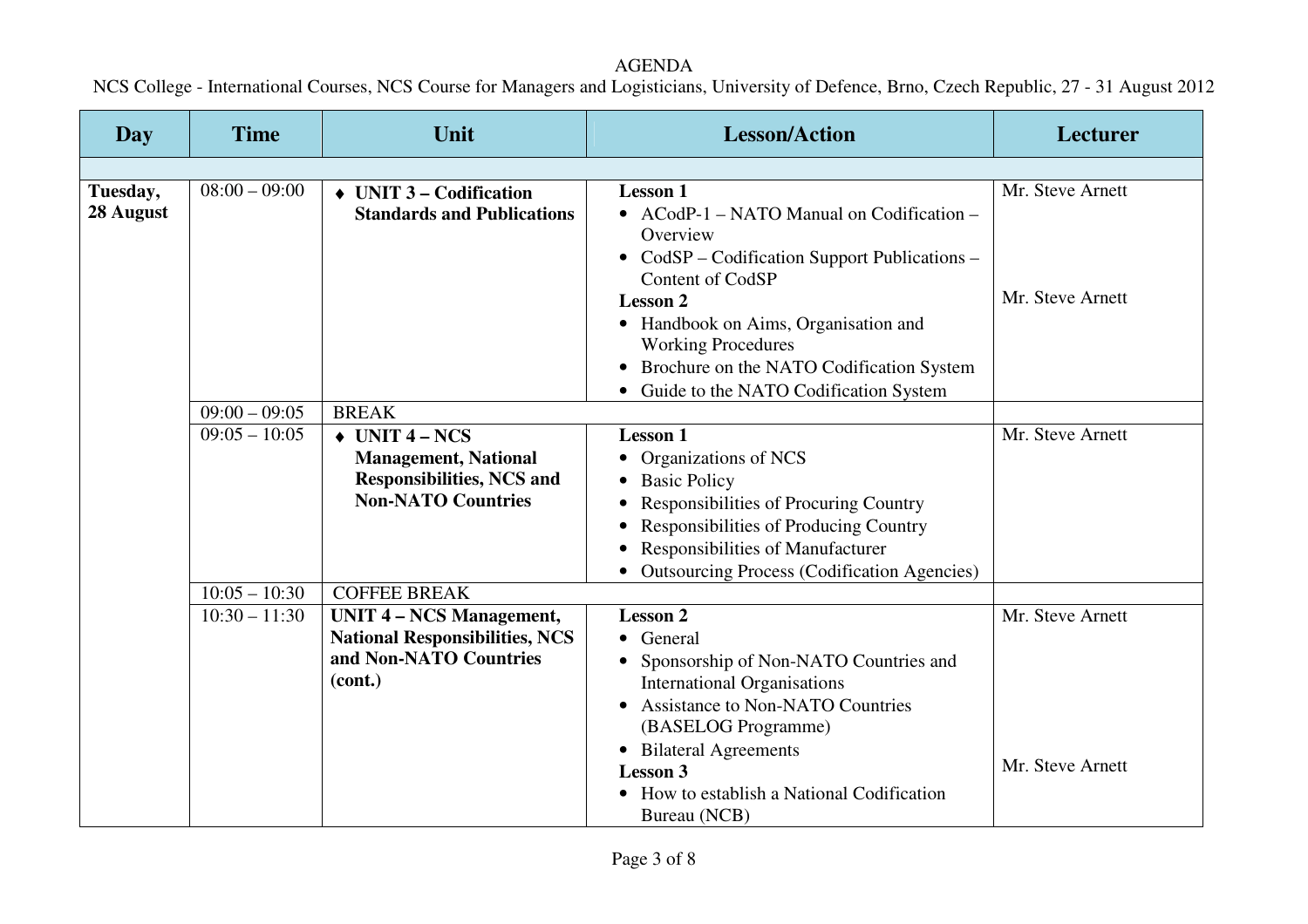### AGENDA

| <b>Day</b> | <b>Time</b>     | Unit                                                                     | <b>Lesson/Action</b>                                                                                                                                                                       | <b>Lecturer</b>  |
|------------|-----------------|--------------------------------------------------------------------------|--------------------------------------------------------------------------------------------------------------------------------------------------------------------------------------------|------------------|
|            | $11:30 - 13:00$ | <b>LUNCH</b>                                                             |                                                                                                                                                                                            |                  |
|            | $13:00 - 14:00$ | <b>UNIT 5 – Codification Tools</b><br>and Products (Overview)            | <b>Lesson 1</b><br>• NATO Master Catalogue of References for<br>Logistics (NMCRL)<br>• NATO Ammunition Data Base (NADB)<br>• AcodP- $2/3$ (multilingual)<br>$\bullet$ H <sub>6</sub> (USA) | Mr. Steve Arnett |
|            | $14:00 - 14:15$ | <b>COFFEE BREAK</b>                                                      |                                                                                                                                                                                            |                  |
|            | $14:15 - 15:15$ | <b>Students' presentations on</b><br><b>National Cataloguing Systems</b> |                                                                                                                                                                                            | <b>Students</b>  |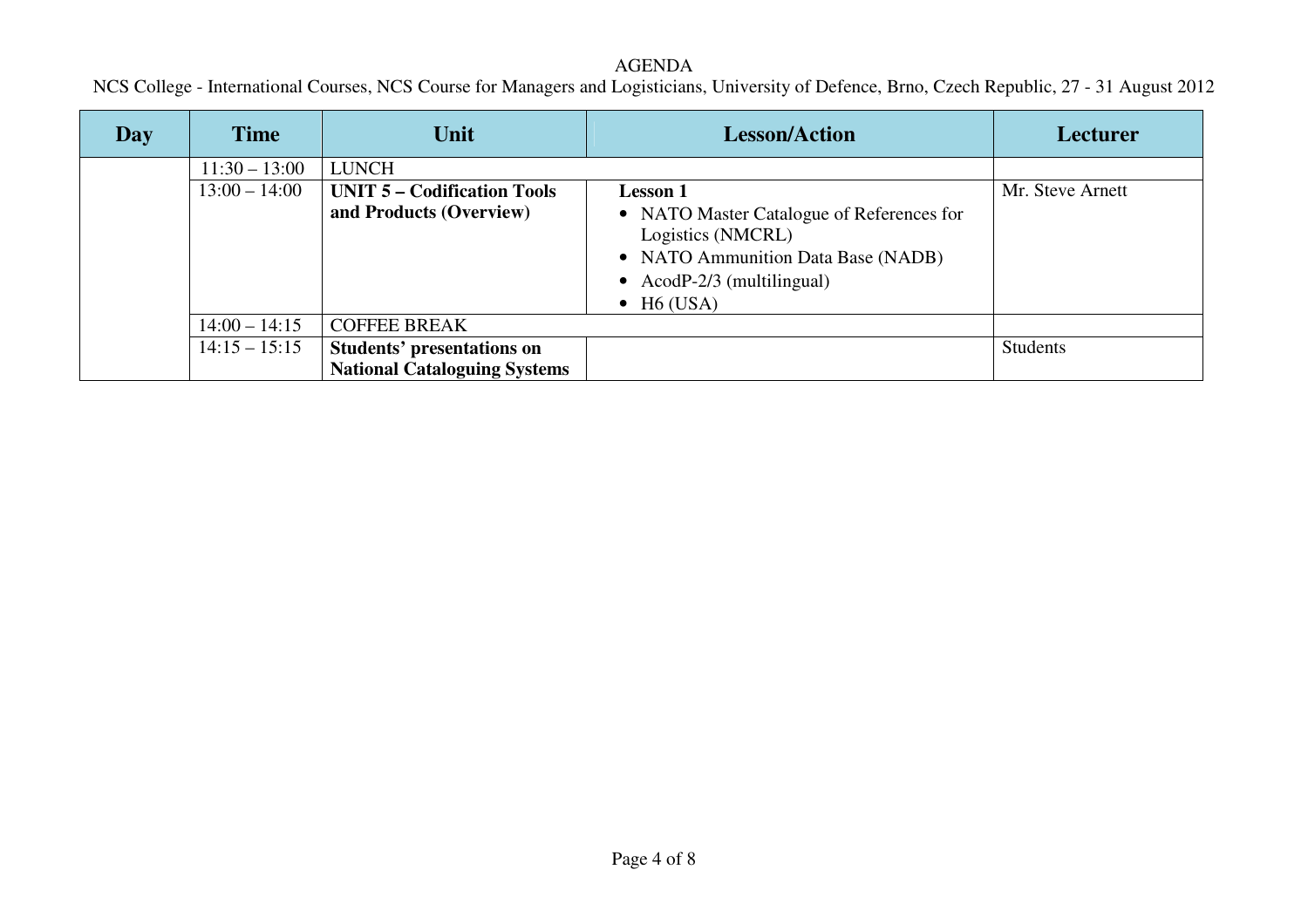#### **Day** Time Unit Unit Lesson/Action Lesson Lesson Lesson Lex  $08:00 - 09:00$  $\begin{array}{c|c} 0 & \rightarrow & \text{UNIT } 6-\text{Item} \end{array}$ **Codification (basis) Lesson 1** • Item Name  $\Rightarrow$  Purpose and basic principles of Item<br>Name Name  $\Rightarrow$  Structure of Item Name ⇒ Types of Item Name ⇒ Item Name Development Mr. Chris Nozicka  $09:00 - 09:05$  BREAK  $\bigstar$  UNIT 6 – Item<br>Codification (b)  $09:05 - 10:05$   $\rightarrow$ **Codification (basis) (cont.)Lesson 1 (cont.)** • Item Classification  $\Rightarrow$  Purpose and use of NATO Supply<br>Classification System Classification System  $\Rightarrow$  Structure of NATO Supply Classification<br>System System **Lesson 2** • NATO Stock Number  $\Rightarrow$  Purpose and Use<br> $\Rightarrow$  Structure  $\Rightarrow$  Structure ⇒ Structure<br>
⇒ NSN and NATO Item Identification<br>
Number (NIIN) Number (NIIN) • Advantages Mr. Chris Nozicka **Wednesday, 29 August** $10:05 - 10:30$  COFFEE BREAK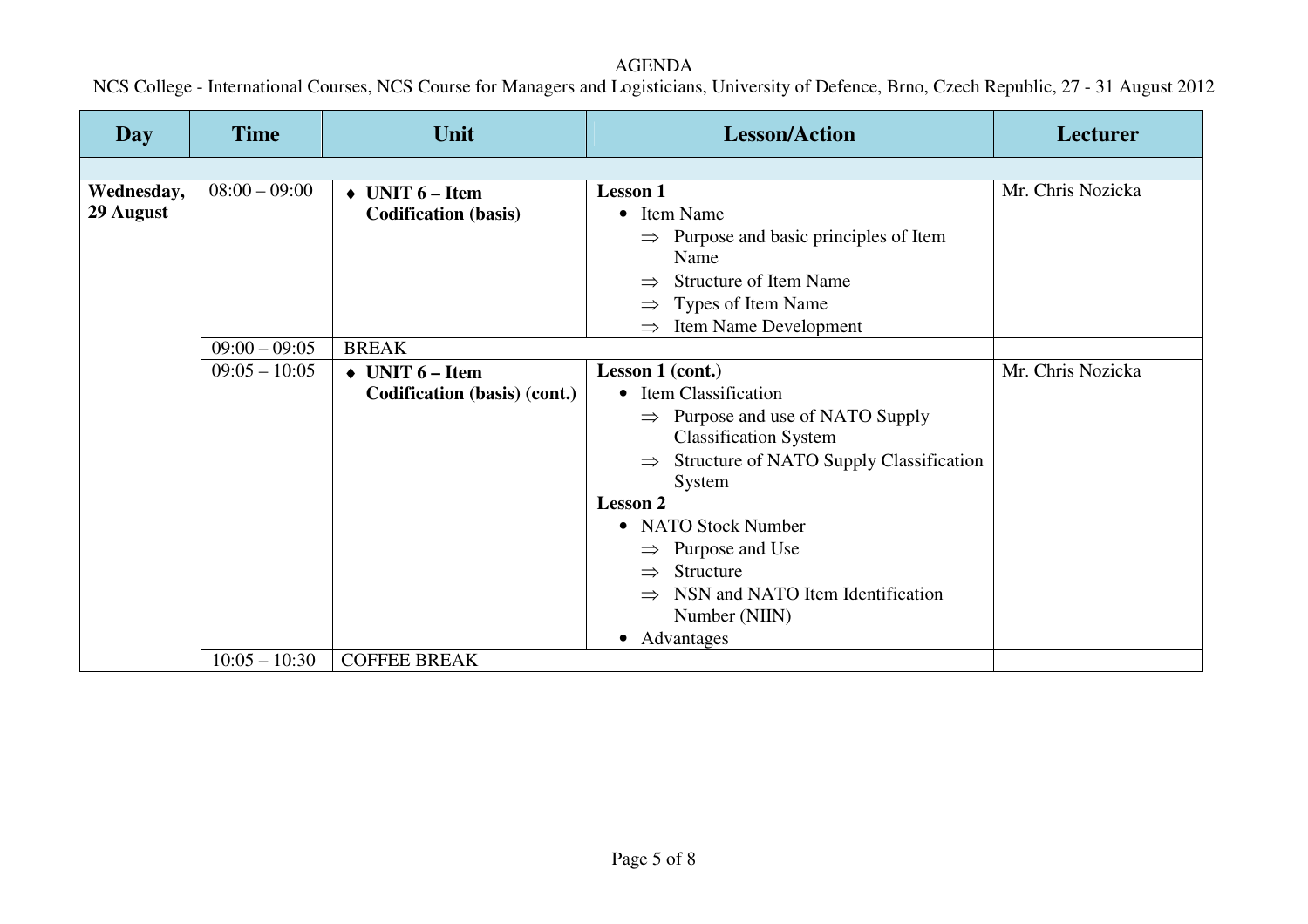| Day | <b>Time</b>     | Unit                                  | <b>Lesson/Action</b>                                     | <b>Lecturer</b>   |
|-----|-----------------|---------------------------------------|----------------------------------------------------------|-------------------|
|     | $10:30 - 11:30$ | $\triangle$ UNIT 6 – Item             | <b>Lesson 3</b>                                          | Mr. Chris Nozicka |
|     |                 | Codification (basis) (cont.)          | • Methods and Types                                      |                   |
|     |                 |                                       | $\Rightarrow$ Reference Method                           |                   |
|     |                 |                                       | Descriptive Method                                       |                   |
|     |                 |                                       | Various types of item description                        |                   |
|     |                 |                                       | Descriptive Method of Item<br>$\Rightarrow$              |                   |
|     |                 |                                       | Identification                                           |                   |
|     |                 |                                       | $\Rightarrow$ Reference Method of Item Identification    |                   |
|     |                 |                                       | $\Rightarrow$ Type of Item Identification (1, 1A, 1B, 4, |                   |
|     |                 |                                       | 4A, 4B, 2)                                               |                   |
|     | $11:30 - 13:00$ | <b>LUNCH</b>                          |                                                          |                   |
|     | $13:00 - 14:00$ | $\triangleleft$ UNIT 5 – Codification | <b>Lesson 2</b>                                          | Mr. Chris Nozicka |
|     |                 | <b>Tools and Products</b>             | • NMCRL Plus On-Line                                     |                   |
|     |                 | (Hands on demonstration)              | $\bullet$ FED LOG                                        |                   |
|     | $14:00 - 14:15$ | <b>COFFEE BREAK</b>                   |                                                          |                   |
|     | $14:15 - 15:15$ | $\blacklozenge$ Video                 | "Four Candles"                                           | Mr. Chris Nozicka |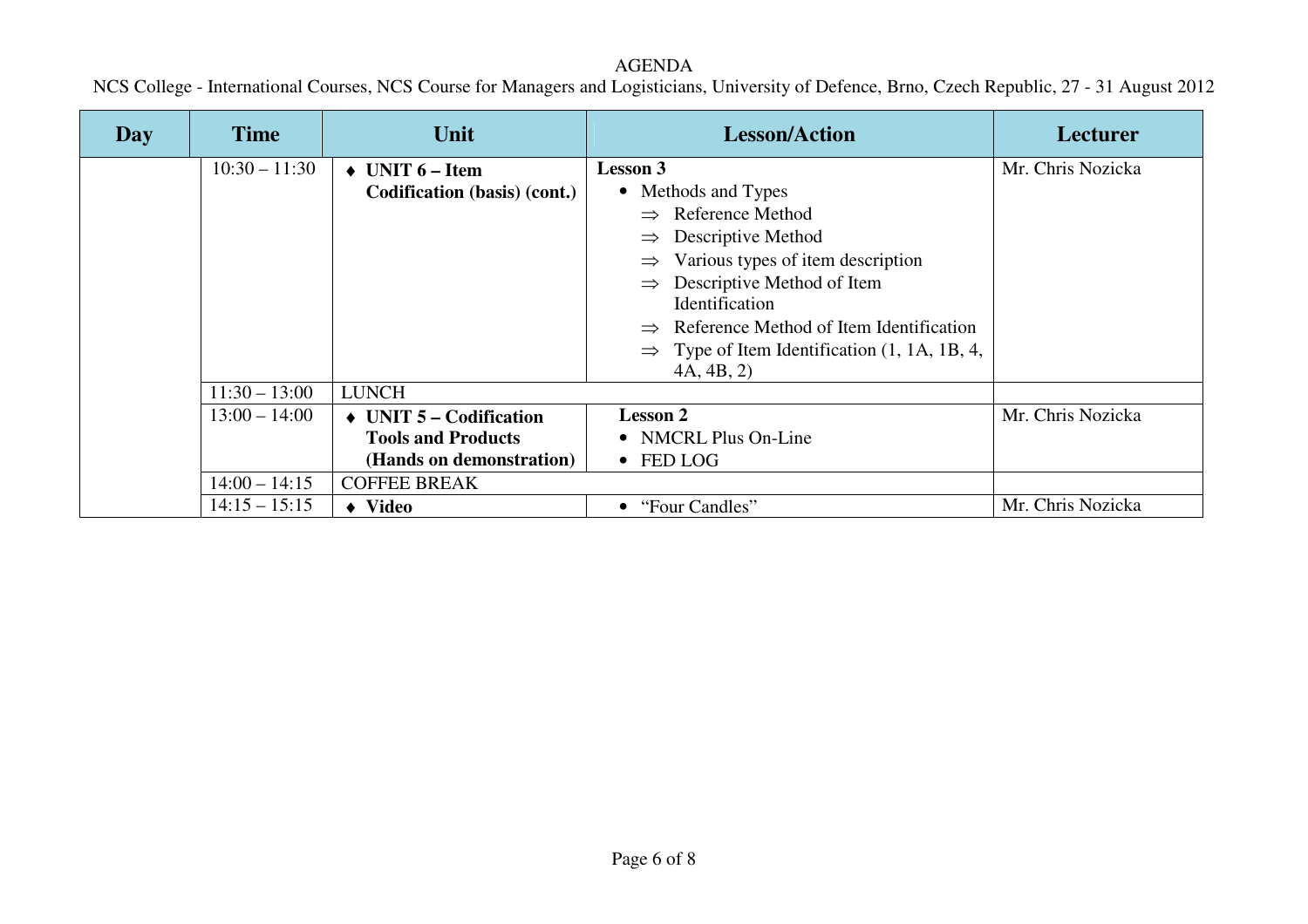| Day                    | <b>Time</b>     | Unit                                                   | <b>Lesson/Action</b>                                                                                                                                                                         | Lecturer                               |
|------------------------|-----------------|--------------------------------------------------------|----------------------------------------------------------------------------------------------------------------------------------------------------------------------------------------------|----------------------------------------|
|                        |                 |                                                        |                                                                                                                                                                                              |                                        |
| Thursday,<br>30 August | $08:00 - 09:00$ | $\triangleleft$ UNIT 7 – Military Logistics            | <b>Lesson 1</b><br>• Logistics in the framework of the Armed<br>Forces<br>Command and Control in logistics<br>accomplishment<br>Supply system in the logistics support in field<br>and peace | Col. Zbyšek Korecki                    |
|                        | $09:00 - 09:05$ | <b>BREAK</b>                                           |                                                                                                                                                                                              |                                        |
|                        | $09:05 - 10:05$ | $\triangleleft$ UNIT 7 – Military Logistics<br>(cont.) | <b>Lesson 2</b><br>• IT systems in the framework of the Armed<br>Forces<br>The Information System for Logistics in the<br>framework of the Armed Forces                                      | Col. Zbyšek Korecki                    |
|                        | $10:05 - 10:30$ | <b>COFFEE BREAK</b>                                    |                                                                                                                                                                                              |                                        |
|                        | $10:30 - 11:30$ | $\rightarrow$ UNIT 7 – Military Logistics<br>(cont.)   | <b>Lesson 3</b><br>The distribution resources in the framework<br>of the Armed Forces<br>The controlling system in the framework of<br>$\bullet$<br>the Armed Forces                         | Col. Zbyšek Korecki                    |
|                        | $11:30 - 13:00$ | <b>LUNCH</b>                                           |                                                                                                                                                                                              |                                        |
|                        | $13:00 - 14:00$ | <b>Exercise</b>                                        | Introduction to codification SW<br>$\bullet$<br>Description<br>$\Rightarrow$                                                                                                                 | Mr. Jiří Dušil<br>Mr. Miroslav Moravec |
|                        | $14:00 - 14:15$ | <b>COFFEE BREAK</b>                                    |                                                                                                                                                                                              |                                        |
|                        | $14:15 - 15:15$ | <b>Exercise</b>                                        | • Item codification in practice<br>Naming of item<br>Classification of item                                                                                                                  | Mr. Jiří Dušil<br>Mr. Miroslav Moravec |